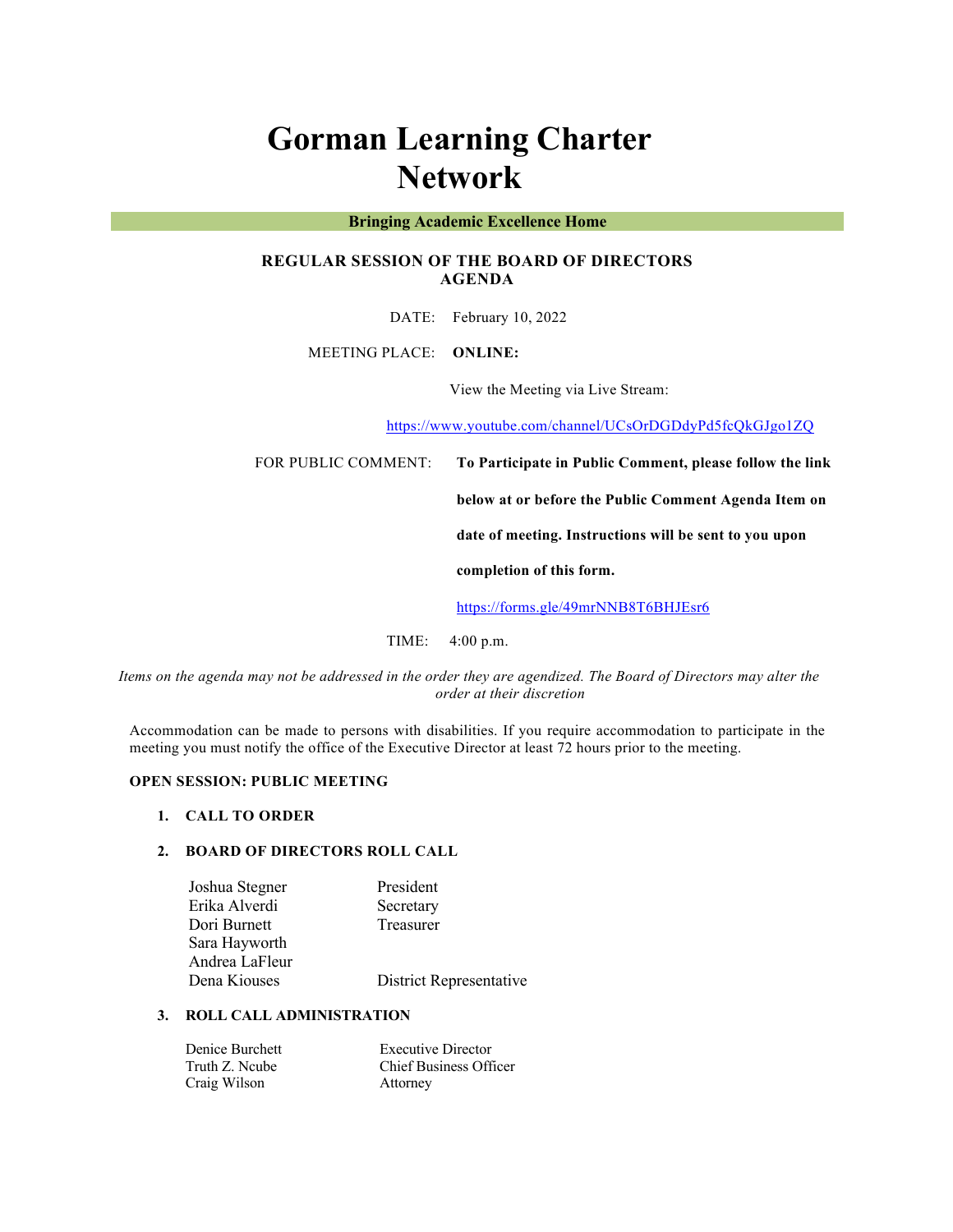## **4. PLEDGE OF ALLEGIANCE**

#### **5. VIRTUAL MEETING FINDING AND APPROVAL**

**a. Finding:** Gorman Learning Charter Network Board of Directors determines, in accordance with Government Code Section 54953(e)(1)(B), that meeting in person would present imminent risks to the health or safety of attendees. Pursuant to Government Code Section  $54953(e)(3)$ , the Board has also reconsidered the circumstances of the State of Emergency declared by the Governor on March 4, 2020, and finds the State of Emergency continues to directly impact the ability of the Directors to meet safely in person and/or that State or local officials continue to impose or recommend measures to promote social distancing.

## **6. APPROVAL OF THE AGENDA**

## **7. APPROVAL OF THE MINUTES**

**a.** Approval of the minutes from the regular session meeting of January 20, 2022.

#### **8. COMMUNICATION FROM THE PUBLIC**

*This portion of the meeting is set aside for the purpose of allowing an opportunity for individuals to address the Board of Directors regarding matters on or not on the Agenda but within the Board of Directors subject matter jurisdiction. The Board of Directors is not allowed to take action on any item that is not on the Agenda, except as authorized by Government Code Section 54954.2. Presentations are limited to 3 minutes. The total time allotted for public comment is 45 minutes. If you wish to speak please complete a Communication from the Public form online and provide it electronically to the Board Secretary before the meeting.*

## **9. COMMENTS FROM BOARD MEMBERS CONCERNING ITEMS NOT ON THE AGENDA**

### **10. CONSENT AGENDA**

*Items on the Consent Agenda are considered routine and/or are deemed to be consistent with the item adopted Committee Policies and carry the recommendation of the Administration. The Consent Agenda may be enacted by one motion with a Roll Call vote. There will be no separate discussion of the items unless a board member so requests, in which case the designated item(s) will be considered following approval of the remaining items.*

- **a. Human Resources HR Action Report**
- **b. Business Services Division Check Register**
- **c. Business Services Division Payroll Expenditures**
- **d. Division Purchase Order Listings**
- **e. Business Services Division Credit Card Register**

#### **11. REPORT & COMMUNICATION TO THE BOARD OF DIRECTORS**

- **a. Executive Director – Denice Burchett**
- **b. Chief Business Officer – Truth Z. Ncube**

### **12. INFORMATION/DISCUSSION/ACTION AGENDA**

**a. Review, Discussion and Approval of Resignation of Carlos Bravo – Joshua Stegner, Board President**